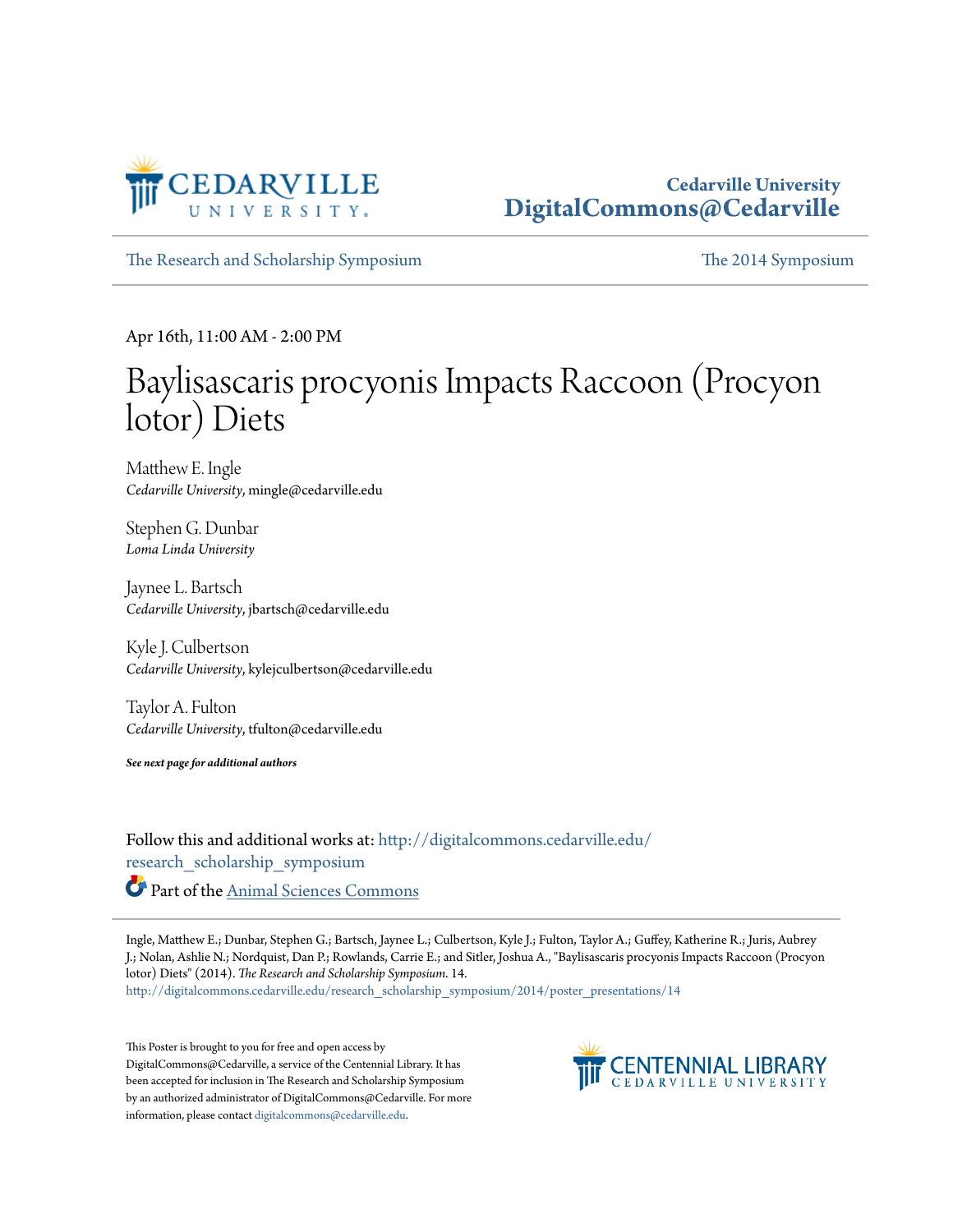#### **Presenters**

Matthew E. Ingle, Stephen G. Dunbar, Jaynee L. Bartsch, Kyle J. Culbertson, Taylor A. Fulton, Katherine R. Guffey, Aubrey J. Juris, Ashlie N. Nolan, Dan P. Nordquist, Carrie E. Rowlands, and Joshua A. Sitler